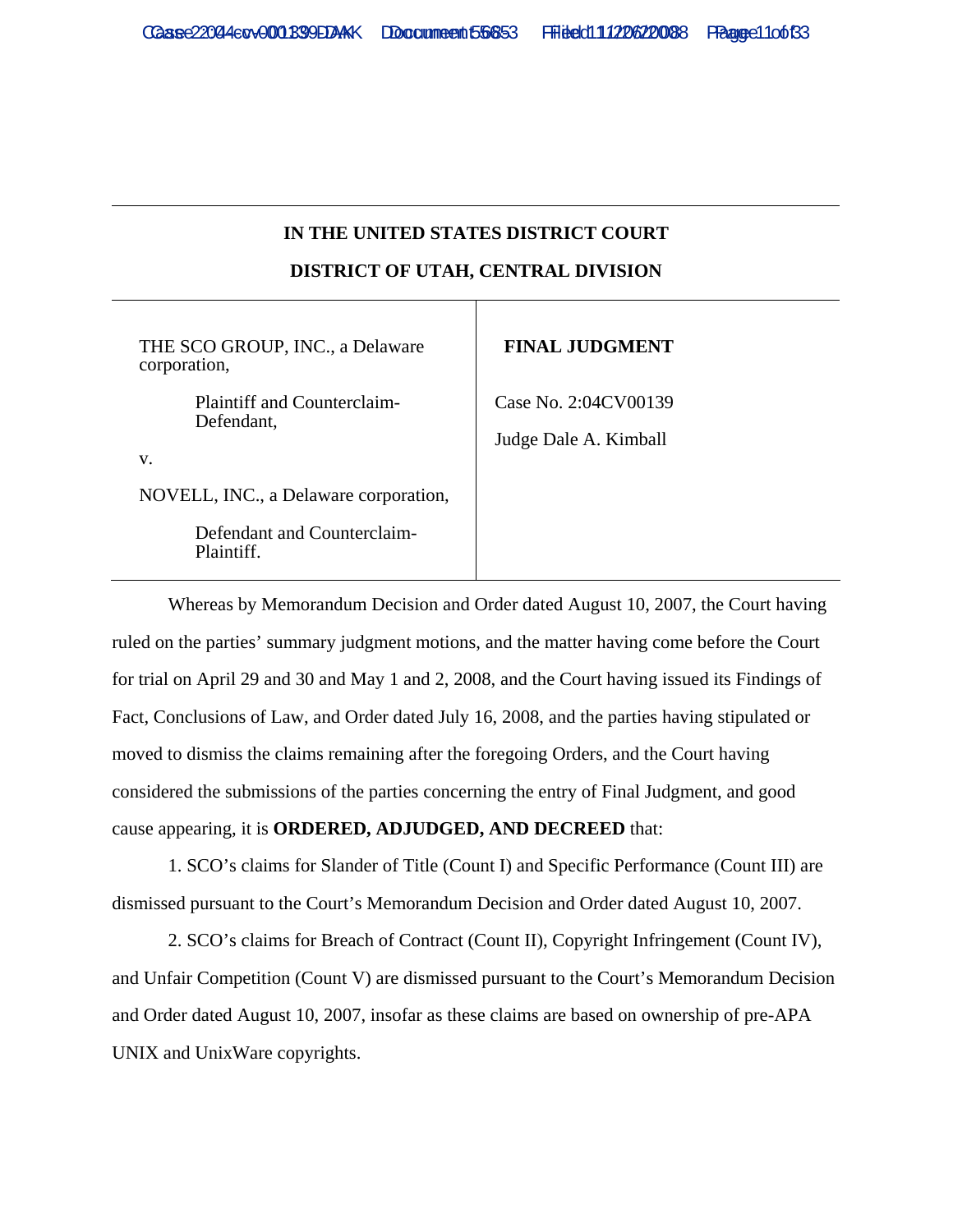3. The remaining portions of SCO's claims for Breach of Contract (Count II), Copyright Infringement (Count IV), and Unfair Competition (Count V) are voluntarily dismissed with prejudice, without the possibility of renewal following appeal.

4. With respect to Novell's claims for Declaratory Relief (Count IV), pursuant to the Court's Memorandum Decision and Order dated August 10, 2007, Novell is entitled to direct SCO to waive claims against IBM, Sequent, and other SVRX licensees; Novell is entitled to waive such claims on SCO's behalf; and SCO is obligated to recognize such a waiver. In addition, pursuant to the Court's Findings of Fact, Conclusions of Law, and Order dated July 16, 2008, SCO was not authorized under the APA to amend, in the 2003 Sun Agreement, Sun's 1994 SVRX buyout agreement with Novell, and SCO needed to obtain Novell's approval before entering into the amendment; but SCO was fully authorized under the APA to enter into the 2003 Microsoft Agreement and the SCOsource Agreements with Linux end-users without any approval by Novell.

5. With respect to Novell's claims for Constructive Trust/Restitution/Unjust Enrichment (Count VI), Breach of Fiduciary Duty (Count VII), and Conversion (Count VIII), pursuant to the Court's Findings of Fact, Conclusions of Law, and Order dated July 16, 2008, Judgment is hereby entered in favor of Novell for \$2,547,817, for the revenues from the 2003 Sun Agreement attributable to the unauthorized amendment of the SVRX confidentiality provisions in Sun's 1994 SVRX buyout agreement with Novell. Pursuant to the parties' agreement reflected in Novell's Unopposed Submission Regarding Prejudgment Interest dated August 29, 2008, that award is increased by \$918,122 in prejudgment interest through August 29, 2008, plus \$489 per diem thereafter until the date of this Judgment.

6. Further with respect to Novell's claim for a Constructive Trust (Count VI), as reported in Novell's Submission Regarding the Entry of Final Judgment dated August 29, 2008, the parties have reached an agreement as to the amount of the constructive trust (\$625,486.90), and